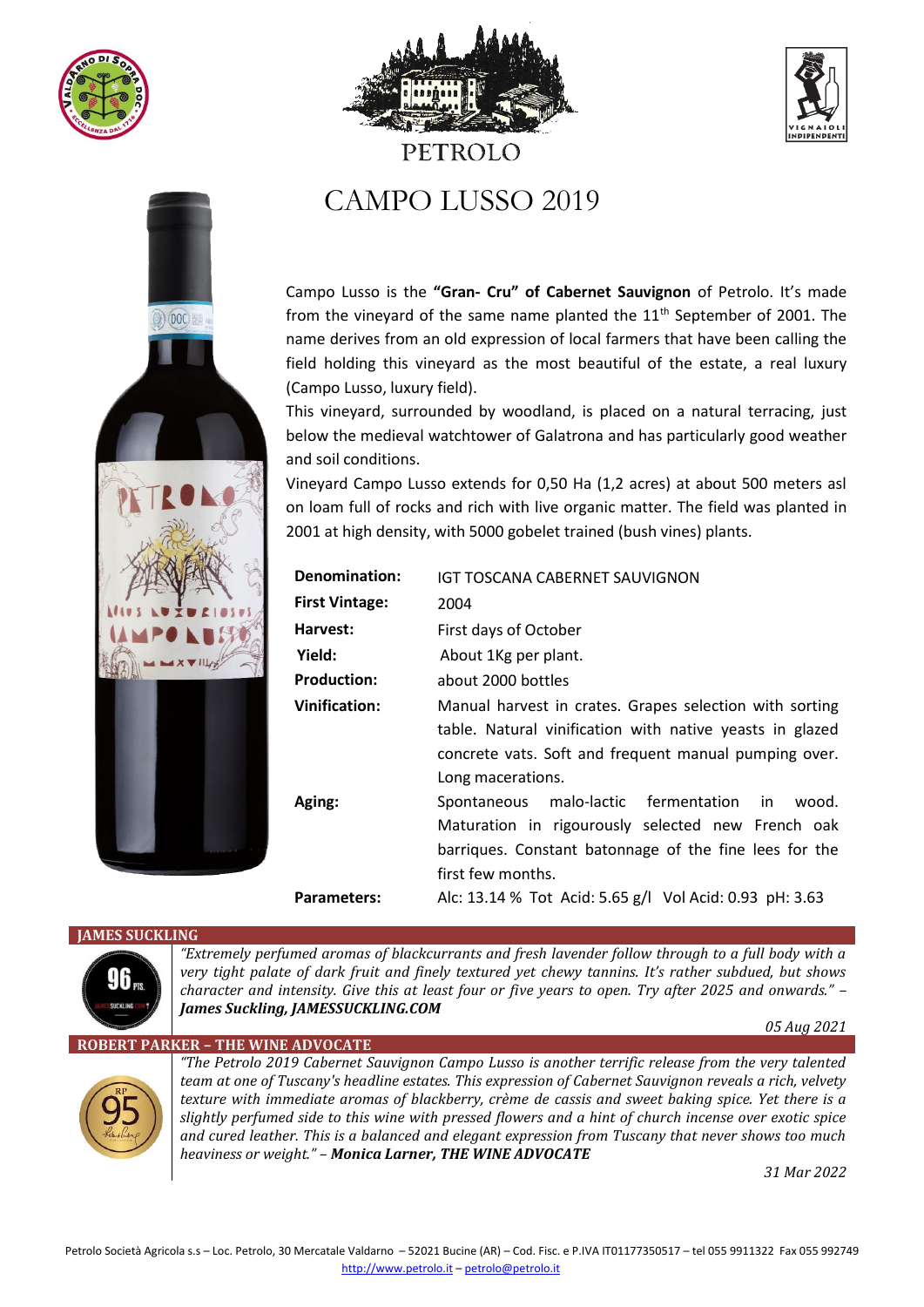

 $(1)$  DOC







Campo Lusso is the **"Gran- Cru" of Cabernet Sauvignon** of Petrolo. It's made from the vineyard of the same name planted the 11<sup>th</sup> September of 2001. The name derives from an old expression of local farmers that have been calling the field holding this vineyard as the most beautiful of the estate, a real luxury (Campo Lusso, luxury field).

This vineyard, surrounded by woodland, is placed on a natural terracing, just below the medieval watchtower of Galatrona and has particularly good weather and soil conditions. Vineyard Campo Lusso extends for 0,50 Ha (1,2 acres) at about 500 meters asl on loam full of rocks and rich with live organic matter. The field was planted in 2001 at high density, with 5000 gobelet trained (bush vines) plants.

| <b>Denomination:</b><br>Certification: | DOC VAL D'ARNO DI SOPRA CABERNET SAUVIGNON VIGNA<br>CAMPO LUSSO - Estate produced and bottled<br>Organic Wine                                                                                          |
|----------------------------------------|--------------------------------------------------------------------------------------------------------------------------------------------------------------------------------------------------------|
| Grapes:<br><b>First Vintage:</b>       | 100% Cabernet Sauvignon<br>2004                                                                                                                                                                        |
| Yield:<br><b>Production:</b>           | About 1Kg per plant. 3-4 tons/ha<br>1652 bottles – 62 magnum – 15 jéroboam – 4 Mathusalem                                                                                                              |
| Vinification:                          | Manual harvest in crates. Grape selection with sorting table.<br>Natural vinification with native yeasts in glazed concrete vats. Soft<br>and frequent manual pumping over. Long macerations.          |
| Aging:                                 | Spontaneous malo-lactic fermentation in wood. Maturation for<br>about 20/22 months in rigourously selected new French oak<br>barriques. Constant batonnage of the fine lees for the first 6<br>months. |
| <b>Parameters:</b>                     | Alc: 13,5% Tot Acid: 5.95g/l Vol Acid: 1,26 pH: 3.71                                                                                                                                                   |



*"Wow. Black currants, oyster shell, lavender and wet earth. Some mushrooms, too. It changes all the time. Full-bodied with chewy, polished tannins that are extremely creamy in texture. Beautiful fruit at the finish. From organically grown grapes. Needs three to four years to come together, but a beauty already. Try after 2024." – James Suckling, JAMESSUCKLING.COM*



*"Luca Sanjust has a beautiful pocket of organic Cabernet Sauvignon vines that are reached by jeep on the tiny dirt road that goes from his villa to the ancient stone tower at the apex of the Petrolo property. The 2018 Campo Lusso is a stunning wine, offering richness, intensity, power and impeccable balance. The wine is bursting with dark fruit, plum and blackberry, but it also offers ample tobacco and Indian spices. The tannins are young and I would suggest another few years of cellar aging before you bring this bottle out. When you do, make sure to serve it with an important steak dinner. This wine hits all your sensorial pleasure points. Dare I say it? Campo Lusso is gaining on Galatrona as my vino del cuore (the wine of my heart)." – Monica Larner, ROBERT PARKER WINE ADVOCATE.*



*"Grilled herbs, cassis, inky black fruit and smoke flesh out in the 2011 Campolusso, Petrolo's 100% Cabernet Sauvignon. Rich and ample on the palate, the 2010 boasts superb depth and plenty of pure texture. Savory notes inform a finish supported by firm tannins that are going to need a few years to soften. This is another impressive showing from Petrolo" – Antonio Galloni, VINOUS.*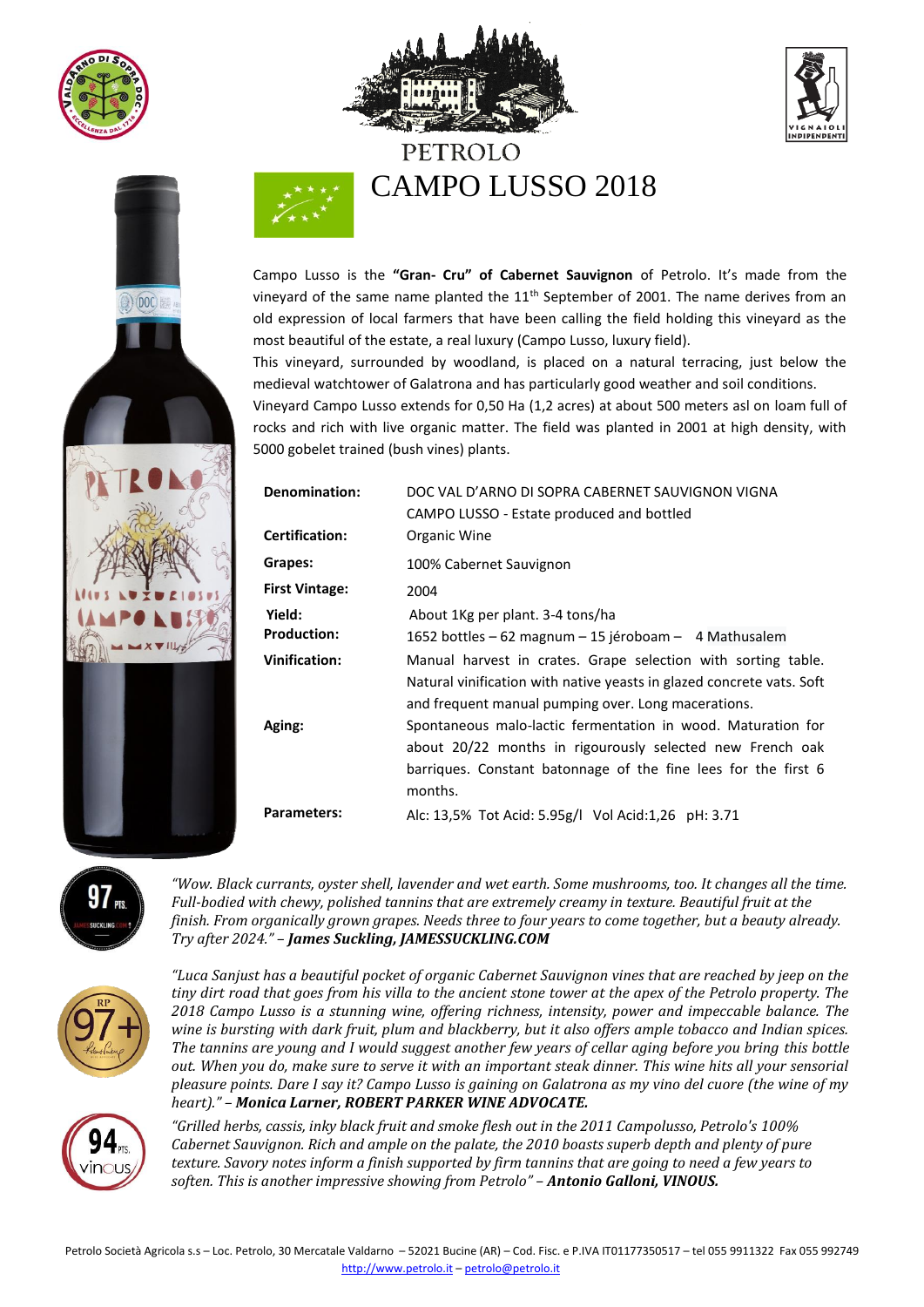



PETROLO



# CAMPO LUSSO 2016

Campo Lusso is the **"Gran- Cru" of Cabernet Sauvignon** of Petrolo. It's made from the vineyard of the same name planted the  $11<sup>th</sup>$  September of 2001. The name derives from an old expression of local farmers that have been calling the field holding this vineyard as the most beautiful of the estate, a real luxury (Campo Lusso, luxury field).

This vineyard, totally surrounded by woodland, is placed on a natural terracing, just below the medieval watchtower of Galatrona, and has amazingly good weather and soil conditions.

Vineyard Campo Lusso has an area of 0,50 Ha (1,2 acres) at about 500 meters asl and grows on **rocky soil** rich with live organic matter.

The field was planted in 2001 at **high density** with 5000 plants **gobelet trained** (bush vines).

| <b>Denomination:</b>  | IGT Toscana Rosso - Estate produced and bottled.                                                                                                                                                     |
|-----------------------|------------------------------------------------------------------------------------------------------------------------------------------------------------------------------------------------------|
| Grapes:               | 100% Cabernet Sauvignon                                                                                                                                                                              |
| <b>Certification:</b> | Organic Wine                                                                                                                                                                                         |
| <b>First Vintage:</b> | 2004                                                                                                                                                                                                 |
| <b>Production:</b>    | 1800 bottles                                                                                                                                                                                         |
| Yield:                | only about 500 g per plant.                                                                                                                                                                          |
| <b>Vinification:</b>  | Manual harvest in crates. Grape selection & sorting<br>table. Natural vinification with native yeasts.<br>Vinification in concrete vats. Soft and frequent<br>manual pumping over. Long macerations. |
| Aging:                | new French oak barriques. Malo-lactic<br>In In<br>fermentation in wood. Constant batonnage of the<br>fine lees for the first 6 months.                                                               |
| Parameters:           | Alc: 13,5% Tot Acid: 5.95 g/l Vol Acid: 0.83 pH: 3.64                                                                                                                                                |



*"The full-bodied 2016 Campo Lusso is absolutely gorgeous. This is a dark and generous expression of Cabernet Sauvignon that is grounded and centered, but so intense all the while. The bouquet is layered and rich with dark fruit, spice, leather, tar and chocolate. Campo Lusso is a beautiful expression of this French grape from Tuscany. The tannins are velvety and impeccably integrated. First produced in 2004, this wine sees fruit sourced from an isolated vineyard spot located just under the Galatrona tower (at 500 meters above sea level). Farmers referred to this site as the "campo lusso," or luxury site, because of the ideal soil composition of rocky limestone. This vintage takes this beautiful wine a giant step forward in terms of general quality and elegance, and this is due in part to the advancing age of the vines." Monica Larner, ROBERT PARKER WINE ADVOCATE.*

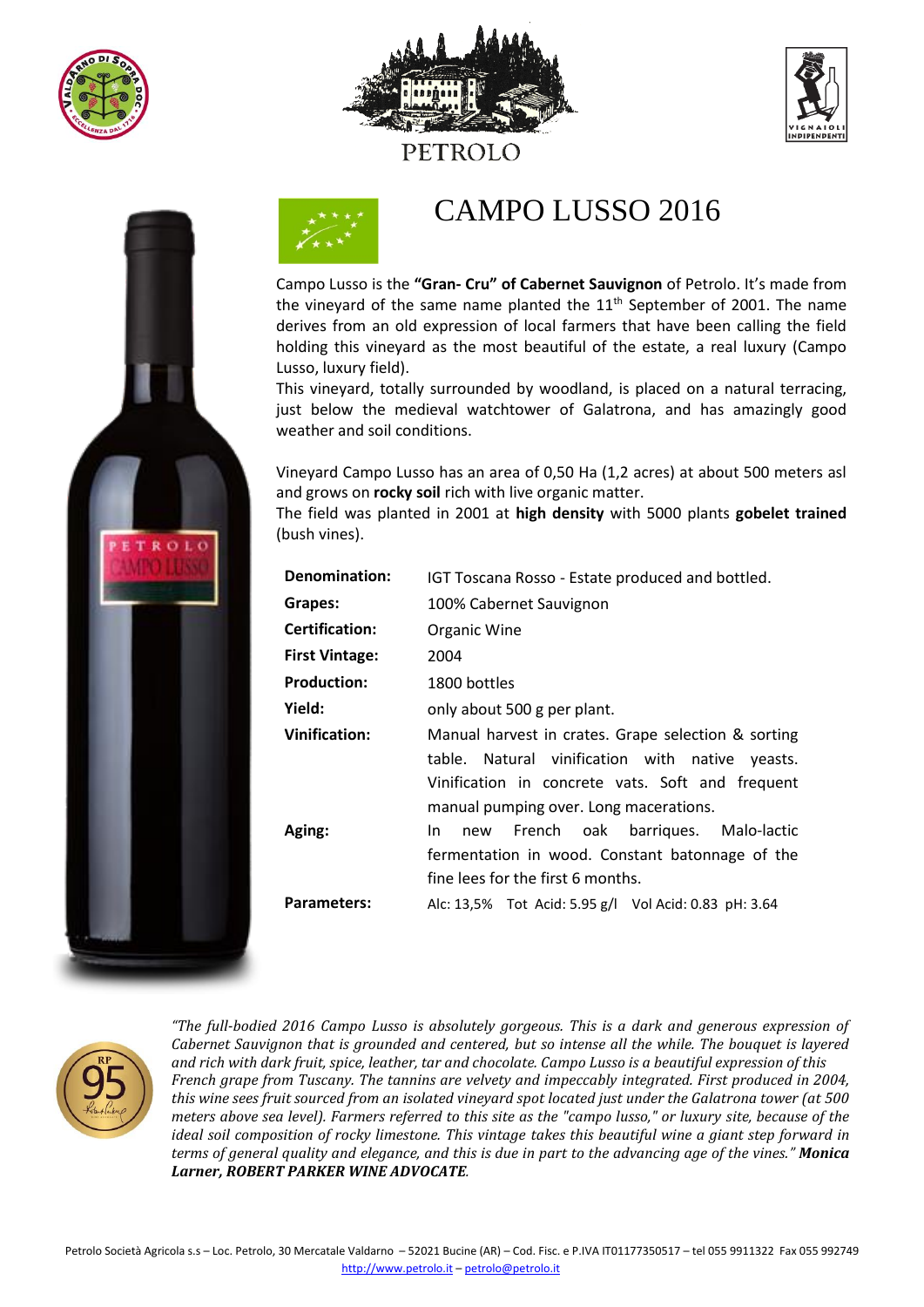

 $ROIC$ 



## PETROLO





Campo Lusso is the **"Gran- Cru" of Cabernet Sauvignon** of Petrolo. It's made from the vineyard of the same name planted the  $11<sup>th</sup>$  September of 2001. The name derives from an old expression of local farmers that have been calling the field holding this vineyard as the most beautiful of the estate, a real luxury (Campo Lusso, luxury field). This vineyard, totally surrounded by woodland, is placed on a natural terracing, just below the medieval watchtower of Galatrona, and has amazingly good weather and soil conditions.

Vineyard Campo Lusso has an area of 0,50 Ha (1,2 acres) at about 500 meters asl and grows on **rocky soil** rich with live organic matter.

The field was planted in 2001 at **high density** with 5000 plants **gobelet trained** (bush vines).

| Denomination:         | IGT Toscana Rosso - Estate produced and bottled.                                                                                                                                                     |
|-----------------------|------------------------------------------------------------------------------------------------------------------------------------------------------------------------------------------------------|
| Grapes:               | 100% Cabernet Sauvignon                                                                                                                                                                              |
| <b>First Vintage:</b> | 2004                                                                                                                                                                                                 |
| <b>Production:</b>    | 1800 bottles                                                                                                                                                                                         |
| Yeald:                | Only about 500 g per plant.                                                                                                                                                                          |
| Vinification:         | Manual harvest in crates. Grape selection & sorting table.<br>Natural vinification with native yeasts. Vinification in<br>concrete vats. Soft and frequent manual pumping over.<br>Long macerations. |
| Aging:                | In new French oak barriques. Malo-lactic fermentation in<br>wood. Constant batonnage of the fine lees for the first 6<br>months.                                                                     |
| <b>Parameters:</b>    | Alc: 13,5% Acid tot: 5,77 g/l Acid vol: 1,19 pH: 3,93                                                                                                                                                |



*"A layered and beautiful mountain cabernet with currant, violet and dark berry undertones. Full body, dense and powerful with so much fruit and hints of vanilla and coffee. Needs three or four years to come together. A tiny production,handmade jewel. Drink in 2021" - James Suckling, JAMESSUCKLING.COM*



*"This wine is now part of the Val d'Arno di Sopra DOC appellation. A pure expression of Cabernet Sauvignon, the 2015 Val d'Arno di Sopra Campo Lusso is thick, brooding and even a little raw in places. You can taste the grape skins here, with those sun-ripened favors of dark berry and black cherry. The wine is a bit sharp and edgy in terms of mouthfeel with sour fruit and plum-like favors. The fnish delivers power and personality." Monica Larner, ROBERT PARKER WINE ADVOCATE.*



*"The 2015 Cabernet Sauvignon Campo Lusso is a pretty, gracious wine. The bright, red-toned fruit matches the wine's mid-weight structure nicely. Time in bottle should help the 2015 come together a bit more fully and develop a bit more aromatic complexity. This is a decidedly fruity, yet understated, lithe wine from Petrolo." - Antonio Galloni, VINOUS.*